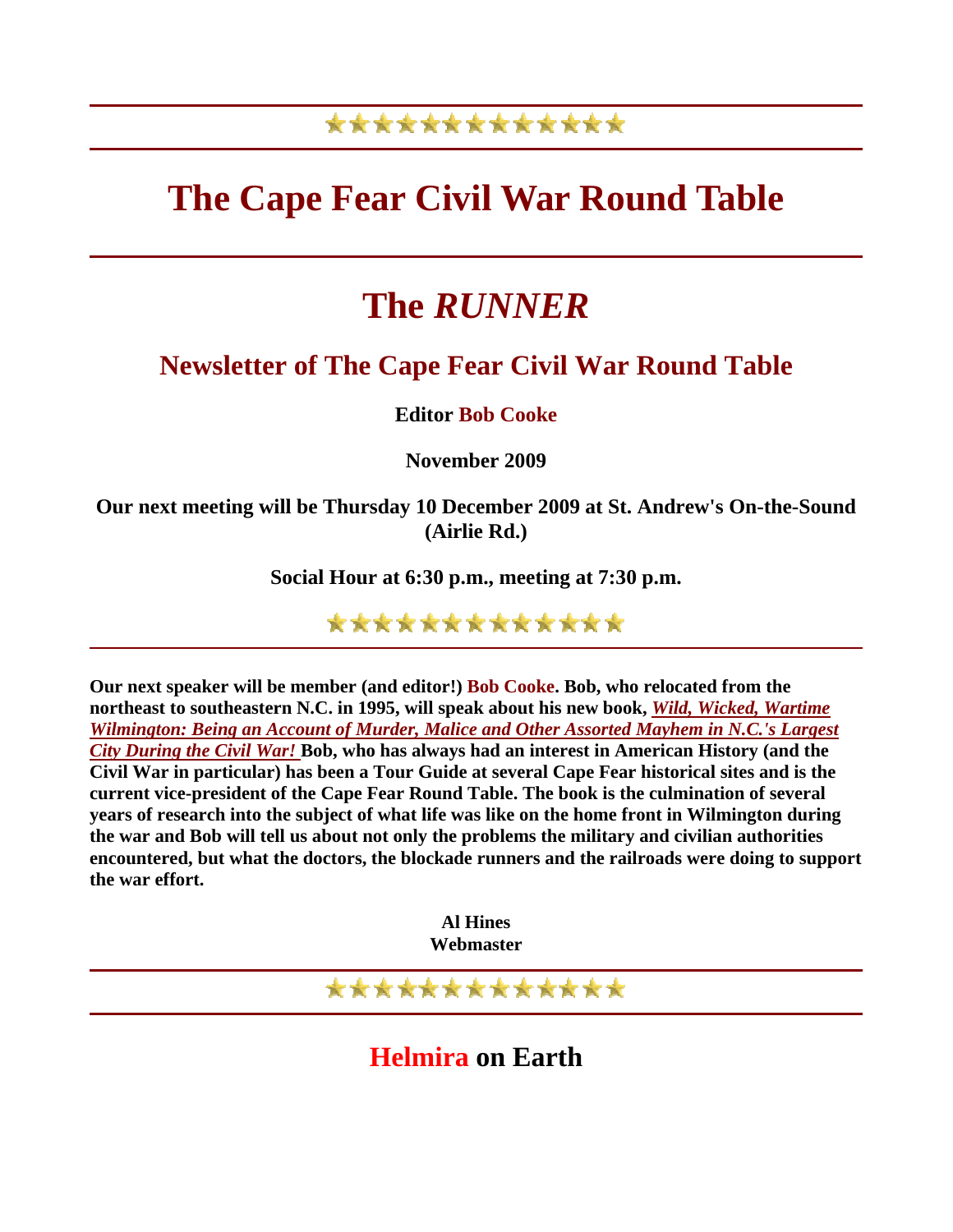

**Member [Richard Triebe](http://www.richardsbooks.net/) delivered what was promised! It was a closer look at the fate of the Confederate soldiers marched off to prison camps upon the fall of Fort Fisher. While some of those men were sent to Point Lookout, Fortress Monroe, Fort Delaware or Fort Columbus, many of them (Richard pegged the number at 1,132) wound up in the infamous Elmira prison. Located by the banks of the Chemung River in south central New York state (about 15 miles from the Pennsylvania border), the camp had originally been constructed as Union training grounds to hold anywhere from 2,500 to 3,000 men.** 

**Using a member of the 40th NCT- Thaddeus C. Davis' account of the fall of Fort Fisher and the subsequent trip to the prison, Mr. Triebe related how the prisoners overcoats and blankets, having been stored in their barracks, were burned when the Union naval bombardment set those buildings afire. Being sent northward, without suitable warm clothing, ensured that many would fall ill, even** 

**before entering the prison gates.** 

**The Fort Fisher prisoners and indeed, virtually all captives held by the Union authorities were victims of a new policy towards them, one espoused by the U.S. Secretary of War, Edwin Stanton. This new policy, a policy of retribution, whereby food rations were deliberately reduced, compounded the distress of many of those detained in prisons throughout the north. The normal ration for a POW was that of a regular soldier, but letters to newspapers and testimony given before Congress by former Union prisoners swayed government officials (including Stanton) to strike back at the most defenseless Southern soldiers: those under their control.** 

**Stanton's policy, although officially rejected when it was vetoed by President Lincoln, was applauded by the U.S. commissary general of prisoners, Colonel William Hoffman, himself a released POW. Hoffman's rationale was since POWs were "sedentary", they did not require as much food as a regular trooper, so their rations were cut to 2/3rds (at Elmira it was said the**  rations were reduced even more, to as little as <sup>1</sup>/4 of what it had been).

**In 1864, as the war progressed, the prison at Point Lookout had become overcrowded, so some men were sent off to Elmira, where those from Fort Fisher would soon arrive at. As Thad Davis recounted: "We arrived about eight o'clock in the evening, in four feet of snow, and many prisoners had neither blankets nor coats. We were kept standing in ranks … for half an hour before starting for the prison …. We were … robbed of all valuables …; then sent to the barracks- board shanties about fifty feet long, containing one stove. Our beds were planks without blankets. There were about seven thousand prisoners confined there[.]"**

**At its peak, Elmira lodged around ten thousand prisoners who were not allowed to receive any packages nor were given even the most rudimentary medical attention, indeed, the surgeon at the post (Dr. Sanger) was heard to remark that he had "killed more rebels in his camp than any officer in battle" (some say he personally killed many by overdosing them with drugs as he was a**